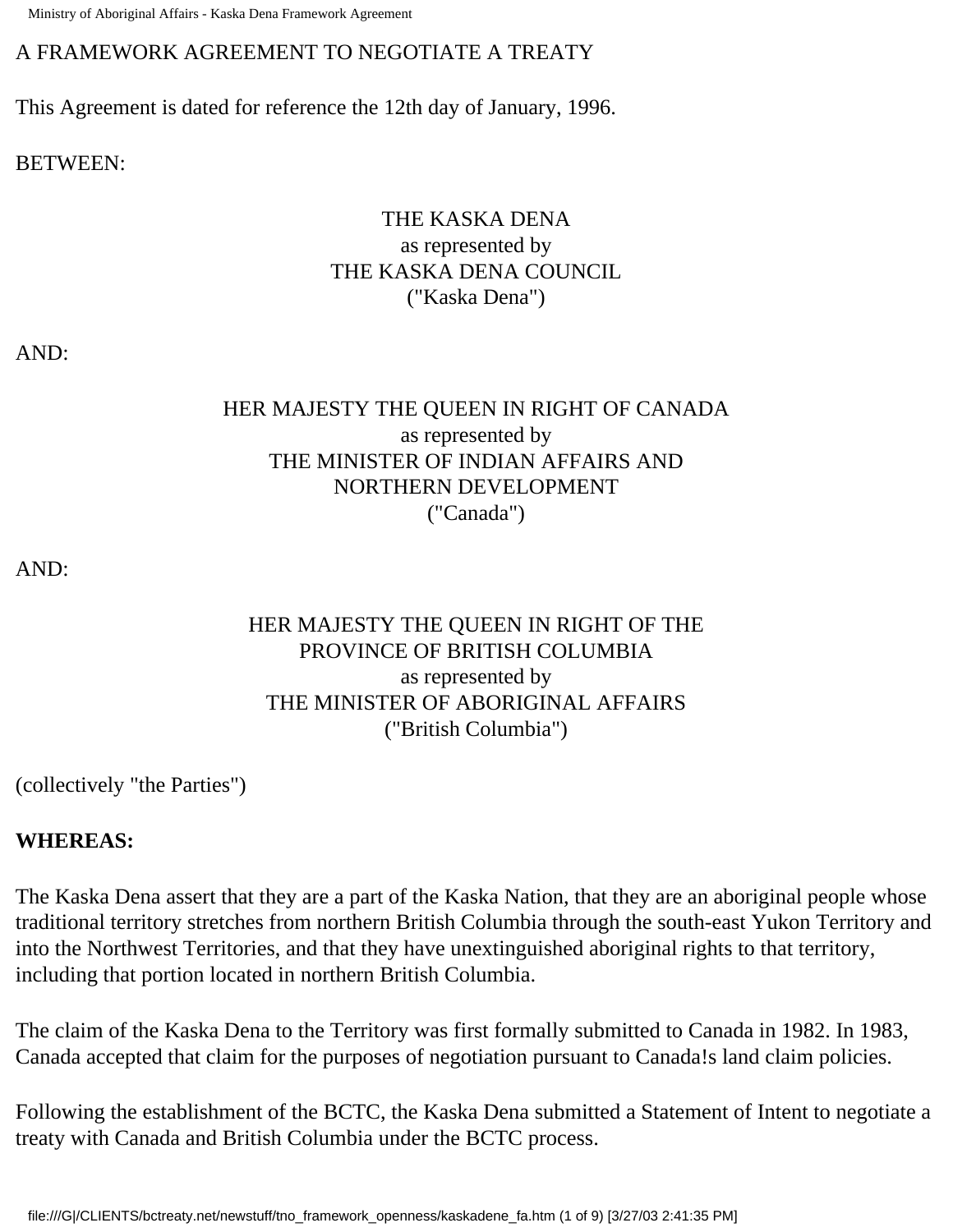The Kaska Dena Statement of Intent to negotiate was accepted by the BCTC. Subsequently, Canada, British Columbia and the Kaska Dena have agreed to negotiate a treaty under the BCTC process.

The Parties have met the requirements established by the BCTC for framework negotiations.

The Parties to this Agreement wish to achieve certainty about future jurisdiction and rights to ownership and use of lands and resources in the Territory.

The Parties acknowledge the importance of providing public access to the treaty process while recognizing the need to conduct effective negotiations; consequently the Parties have provided public access to the process in an agreement, referred to as the "Protocol Regarding the Openness of the Kaska Dena Treaty Process" ("Openness Protocol").

**NOW THEREFORE** the Parties agree as follows:

# **1. DEFINITIONS**

1.1 **"Agreement-in-Principle"** means the agreement approved as evidenced by signature of the Parties at the end of Stage 4 of the BCTC process which win be comprised of various sub-agreements and other provisions as agreed.

1.2 **"BCTC"** means the British Columbia Treaty Commission.

1.3 **"BCTC Agreement"** means the British Columbia Treaty Commission Agreement dated September 21, 1992.

1.4 **"BCTC process"** means the six-stage negotiation process described in the Report of the British Columbia Claims Task Force dated June 28, 1991, and referred to in the BCTC Agreement.

1.5 **"Chief Negotiator**" means the negotiator appointed by each of the Parties for the treaty negotiations.

1.6 **"Final Agreement"** means the agreement formally ratified and signed by the Parties at the end of Stage 5 of the BCTC process.

1.7 **"Overlap"** means a claim by a First Nation other than the Kaska Dena to a geographic area within the Territory.

1.8 **"Sub-Agreement"** means an agreement, initialed by the Chief Negotiators, on a substantive issue listed in Section 5.1 of this Agreement.

1.9 **"Territory"** means the geographic area identified by the Kaska Dena as that portion of their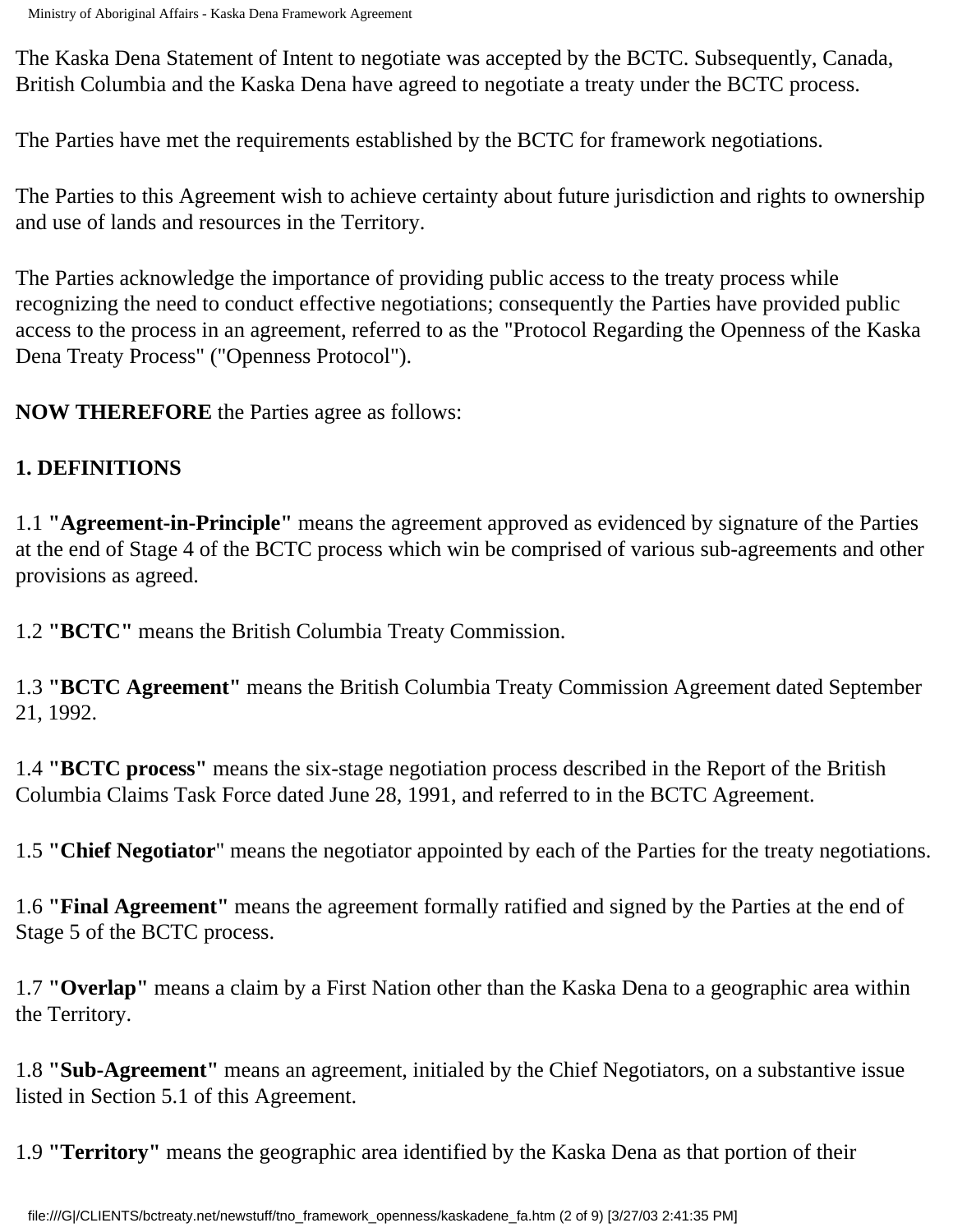traditional territory located in northern British Columbia as indicated on the map on file with the BCTC.

### **2. PURPOSE**

2.1 The purpose of this Agreement is to govern the conduct of the negotiations between the Parties. It sets out the process and timetable for negotiations to complete an Agreement-in-Principle on the subjects listed, including the jurisdiction of Kaska Dena government.

## **3. SCHEDULING AND TIMING**

3.1 The Parties intend to proceed diligently and in good faith to reach an Agreement-in-Principle with respect to the subjects listed in Section 5.1 within eighteen months from the date of execution of this Agreement.

3.2 Following signing of an Agreement-in-Principle, the Parties intend to commence negotiations towards a Final Agreement-in-Principle, the Parties intend to commence negotiations towards a Final Agreement based upon the Agreement-in-Principle. The Parties will address in the Agreement-in-Principle a timetable for completing the Final Agreement.

### **4. PARTIES**

4.1 The Parties to the negotiations, the Agreement-in-Principle and Final Agreement will be the Kaska Dena, Canada and British Columbia,

### **5. SUBJECTS FOR NEGOTIATION**

5.1 Set out below is a list of the subjects which the Parties intend to address in the negotiations. The list is not intended to be exhaustive and each of the Parties may raise a broad range of components for negotiation under each subject. Other subjects may be added with the written agreement of the Chief Negotiators.

### 5. 1.1 General

Eligibility and Enrollment

**Certainty** 

Approval and Ratification

Amendment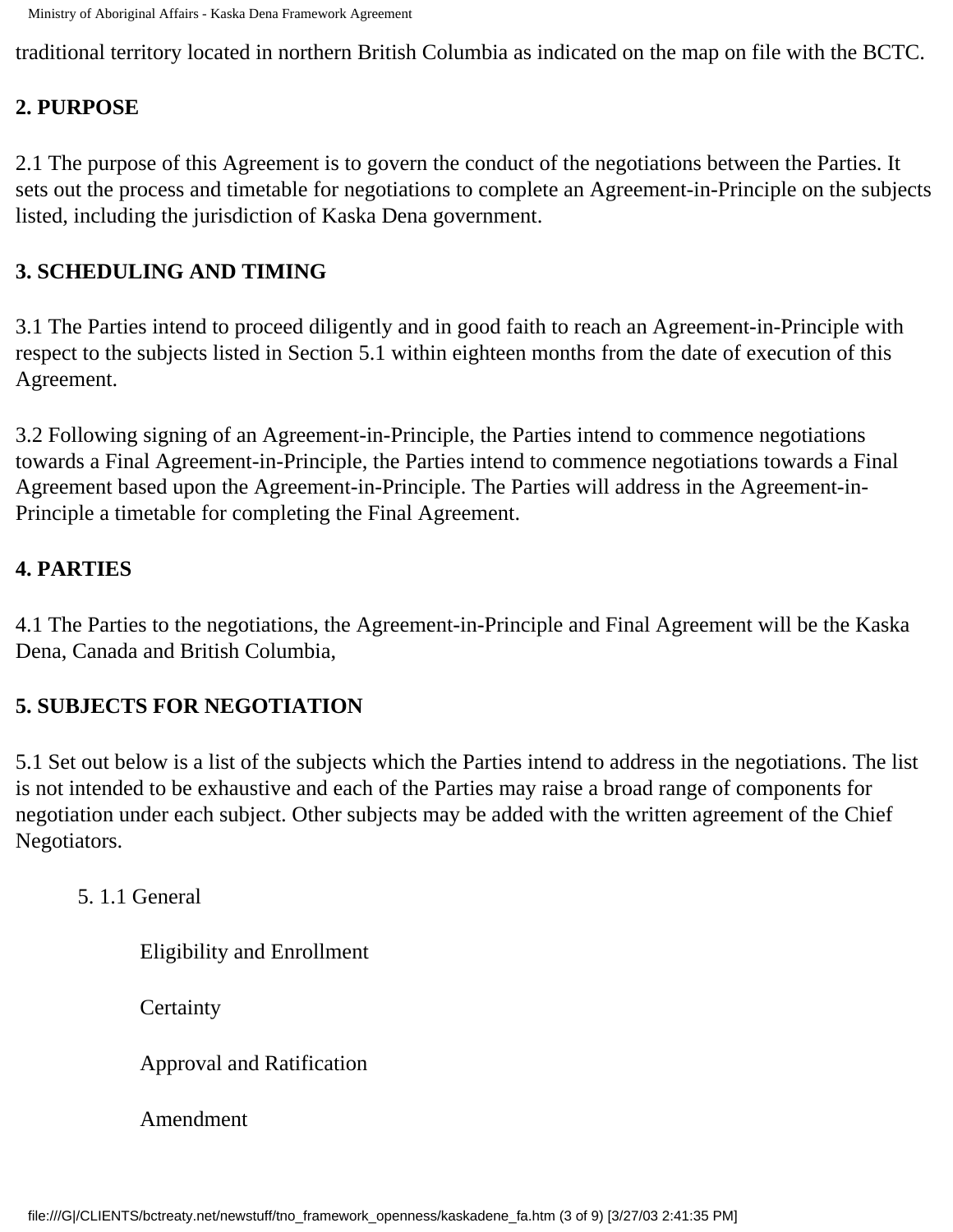Dispute Resolution

#### Constitutional Protection

Third Party Interests

#### 5.1.2. Lands

Land Selection and Tenure

Access

Parks and Protected Areas

#### Surface and Sub-surface Rights

### Environmental Management

#### 5.1.3 Natural Resources

Fish

Wildlife

Forests

Water

Mining

Oil and Gas

#### 5.1.4 Financial Components

Financial Settlement Components

Resource Revenue Sharing

Economic Development

#### Taxation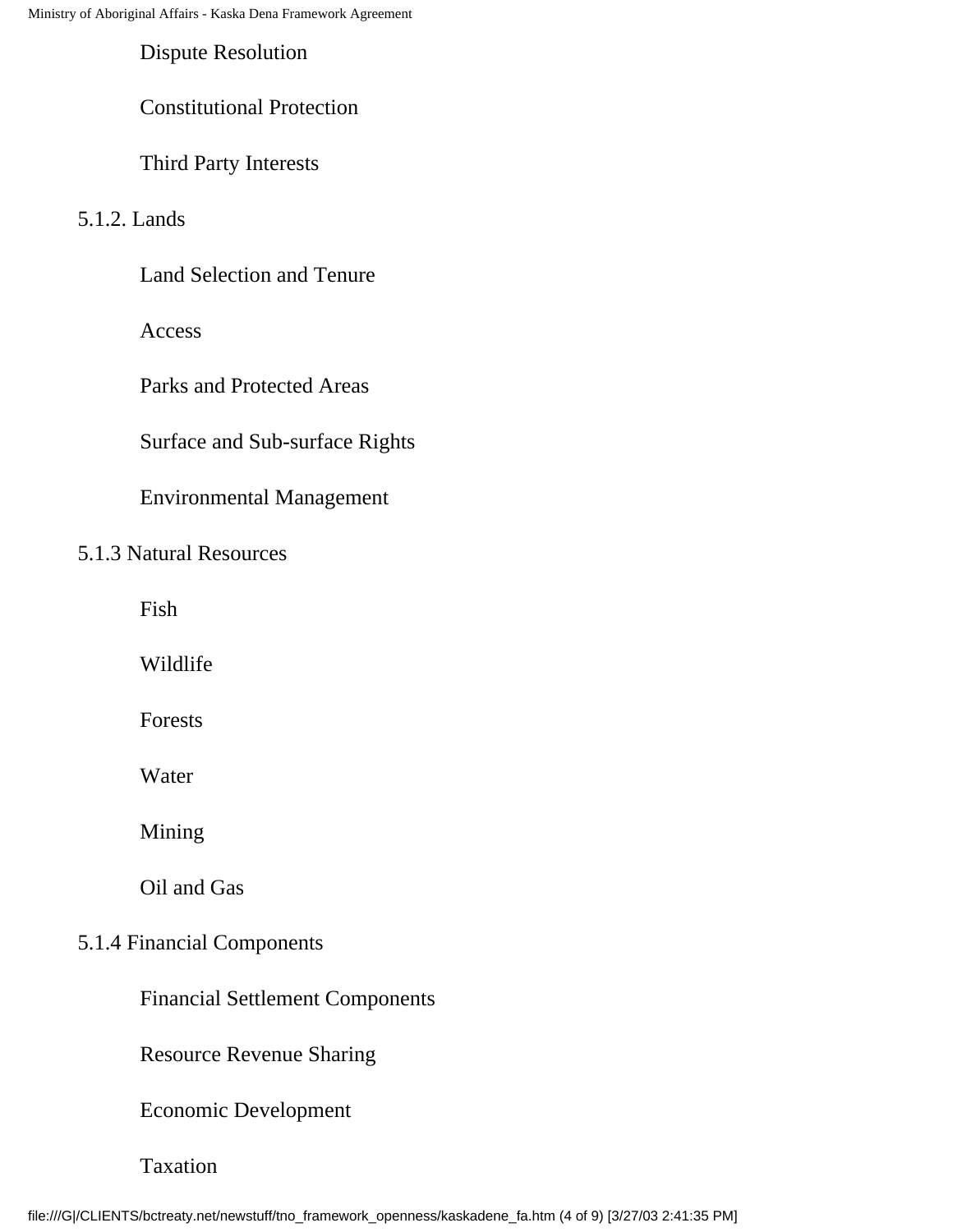#### 5.1.5 Governance

Law Making and Jurisdiction

Inter-governmental Relations

Structure of Government

**Transition** 

Program and Service Delivery

5.1.6 Cultural Artifacts and Heritage

5.1.7 Implementation

Requirements for Legislative Change

Timing

Funding

Participation in drafting of Settlement Legislation

5.2 The inclusion of a subject in section 5.1 does not commit any of the Parties to conclude an agreement on that subject or a component of that subject.

5.3 The Parties agree that subjects or elements of subjects requiring negotiation on a regional and/or provincial basis will be identified by the Parties and negotiated accordingly.

5.3.1 The Parties will develop principles and criteria to determine which subjects, or an element or elements of a subject, will be negotiated on a regional and/or provincial basis, and to help guide the process.

5.3.2 The Parties will develop a process for negotiating subjects on a regional basis and identifying the other First Nations with which regional negotiations on the specific subjects will proceed.

5.4 The issue of constitutional protection, including Kaska Dena governance, will be addressed prior to concluding an Agreement-in-Principle.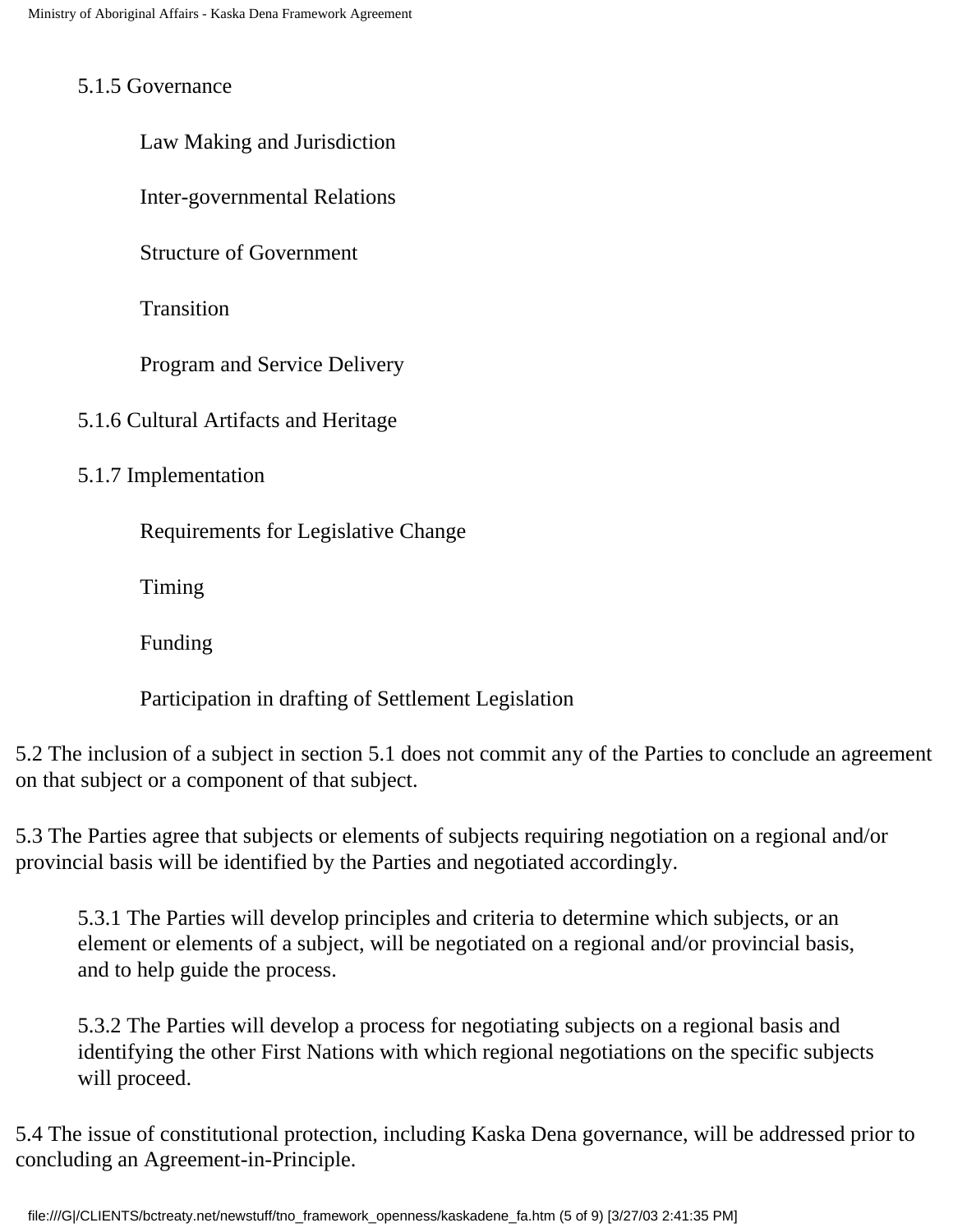5.5 The Parties intend to develop an Implementation Plan which includes, but is not limited to:

- arrangements for monitoring treaty implementation;
- implementation funding, including funding for training; and
- timing.

## **6. INTERIM MEASURES**

6.1 In accordance with recommendation 16 of the "Report of the British Columbia Claims Task Force", interim measures agreements may be negotiated before or during negotiations for both an Agreement-in-Principle and a Final Agreement when an interest is being affected which could undermine the process.

### **7. THE NEGOTIATION PROCESS**

7.1 The Chief Negotiators will be responsible for the conduct and coordination of the negotiations.

7.2 Negotiations will be conducted at a main negotiation table ("Main Table") at which the Chief Negotiators will be responsible for:

7.2.1 managing the negotiation process including the development of workplans and the setting of priorities;

7.2.2 negotiating and concluding an Agreement-in-Principle and a Final Agreement;

7.2.3 implementing and managing the Kaska Dena Openness Protocol;

7.2.4 implementing detailed procedures, consistent with this Agreement, to guide the Parties during Agreement-in-Principle negotiations as outlined in the document entitled "Kaska Dena Treaty Negotiations Procedures Agreement";

7.2.5 establishing working groups, side tables and other processes, as agreed; and

7.2.6 implementing dispute resolution mechanisms, as agreed.

7.3 Any agreement on a subject listed in Section 5. 1 which is to be included in the Agreement-in-Principle or Final Agreement must be negotiated and agreed to by the Parties.

7.4 Where negotiation of a subject listed in Section 5.1 results in agreement, the Parties will record it in a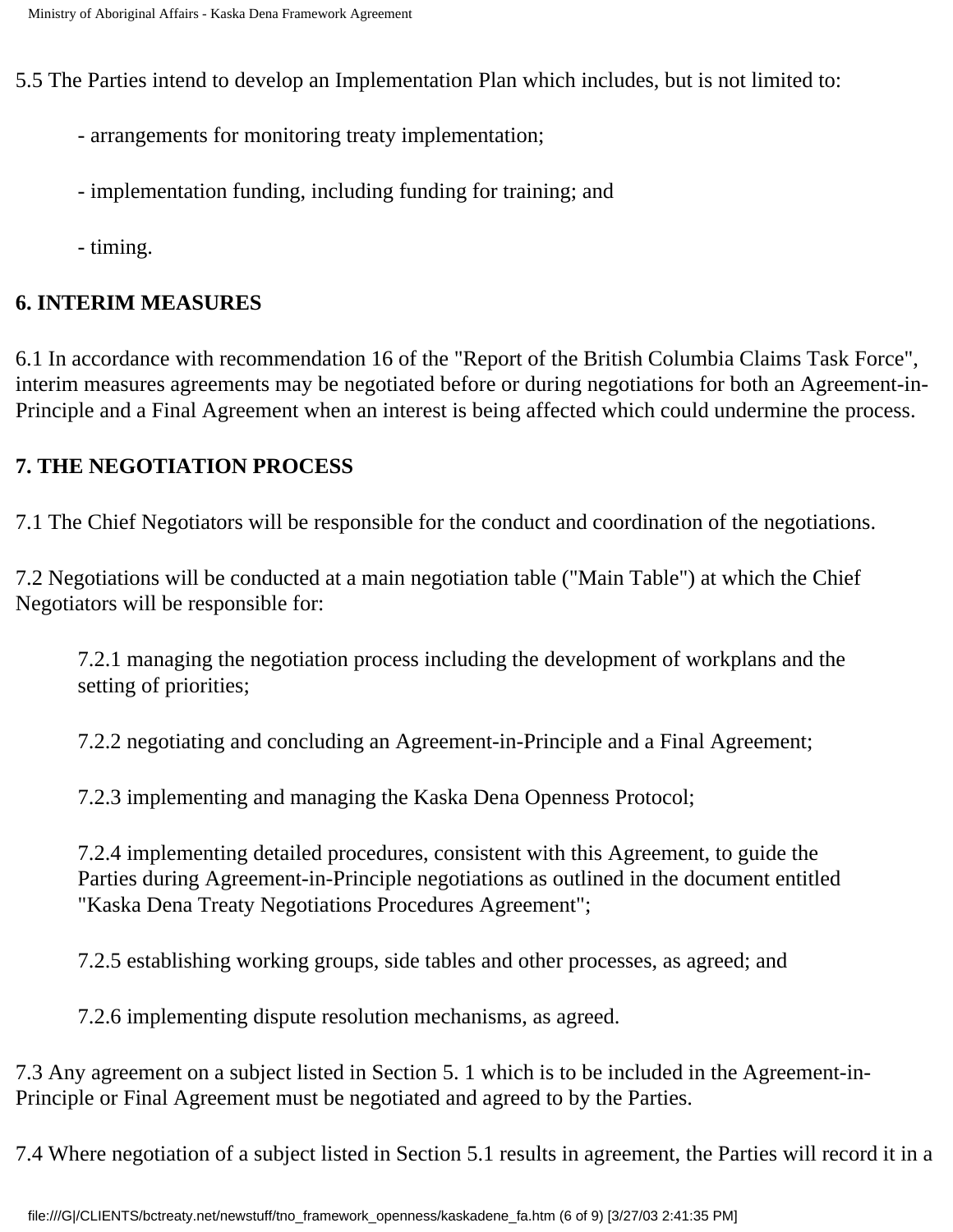Sub-Agreement. The Chief Negotiators will indicate their agreement on the subject by initialing the Sub-Agreement.

7.5 Once they have initialed all Sub-Agreements, the Chief Negotiators win negotiate an Agreement-in-Principle by consolidating the Sub-Agreements and adding necessary provisions as agreed.

7.6 The Chief Negotiators will indicate their agreement to the Agreement-in-Principle by initialing it, and will recommend the initialed Agreement-in-Principle to their respective Parties for approval.

7.7 Any Chief Negotiator may request that any initialed Sub-Agreement or Agreement-in-Principle be reconsidered and amended prior to the signing of the Agreement-in-Principle.

7.8 The Parties will indicate their approval of the Agreement-in-Principle by signing it.

7.9 After the signing of the Agreement-in-Principle, the Parties will negotiate with the intention of concluding a Final Agreement based on the Agreement-in-Principle.

# **8. INFORMATION-SHARING**

8.1 The Parties recognize the need to share information during the negotiations as outlined in the document entitled "Principles for Information Sharing among the Parties during Kaska Dena Treaty Negotiations".

### **9. OVERLAPS**

9.1 The Kaska Dena shall resolve any overlaps it may have with other First Nations and report back to the Main Table from time to time regarding the status of its overlap discussions.

# **10. NEGOTIATION FUNDING**

10.1 Each Party will be responsible for obtaining funding for its participation in the negotiation process.

# **11. GOVERNMENT PROGRAMS**

11.1 During the negotiation process, members of the Kaska Dena resident in British Columbia shall continue to enjoy the same rights and benefits as any other citizen of Canada and resident of British Columbia. The Kaska Dena and its members will have access to the various programs and services of Canada and British Columbia in effect from time to time, including those directed to aboriginal people and organizations, in accordance with the criteria established from time to time for the application of those programs and services.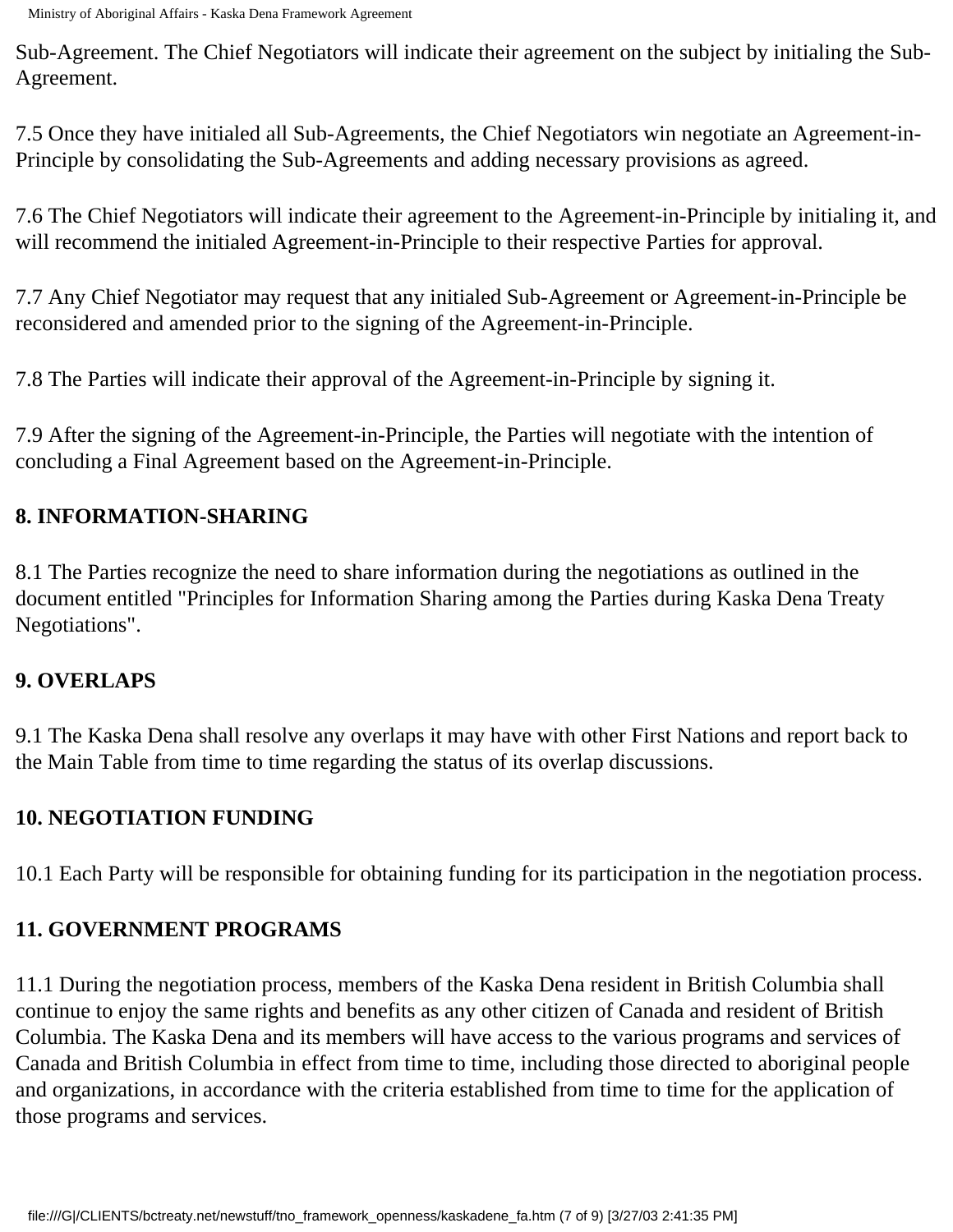# **12. SUSPENSION OF NEGOTIATIONS**

12.1 Any of the Parties may, for any reason, including litigation, suspend the negotiations contemplated by this Agreement by providing to the other Parties and to the BCTC written notice appropriate to the circumstances which also sets out the reasons for the suspension and the date that the suspension commences.

## **13. INTERPRETATION**

13.1 This Agreement is not intended to be a treaty nor does it constitute a land claims agreement within the meaning of sections 25 and 35 of the Constitution Act, 1982.

13.2 The Agreement-in-Principle is not intended to be a treaty nor does it constitute a land claims agreement within the meaning of sections 25 and 35 of the Constitution Act, 1982.

13.3 The Final Agreement is intended to be a treaty and is intended to constitute a land claims agreement within the meaning of sections 25 and 3 5 of the Constitution Act, 1982.

13.4 The treaty negotiations and all related documents, except for a Final Agreement that is in effect are without prejudice to the positions of the Parties in any proceedings before a court or other forum and shall not be construed as admissions of fact or liability.

13.5 For greater certainty, the Parties agree that section 13.4 does not determine the enforceability of any agreement which may flow from this Framework Agreement, nor the admissibility of any such agreement in any proceeding to enforce that agreement.

13.6 This Agreement is not intended to be legally binding, and shall not constitute or be deemed to constitute a creation, recognition, affirmation or denial of any rights.

# **14. AMENDMENT**

14.1 The Chief Negotiators may, by agreement in writing, amend the list of subjects for negotiation as set out in section 5 and any protocol or procedural agreement referred to in this Agreement.

14.2 This Agreement may only be amended by agreement of the Parties in writing.

# **15. APPROVAL OF THIS AGREEMENT**

15.1 Initialing of this Agreement by the Chief Negotiators indicates their intention to recommend it to the Parties for their approval.